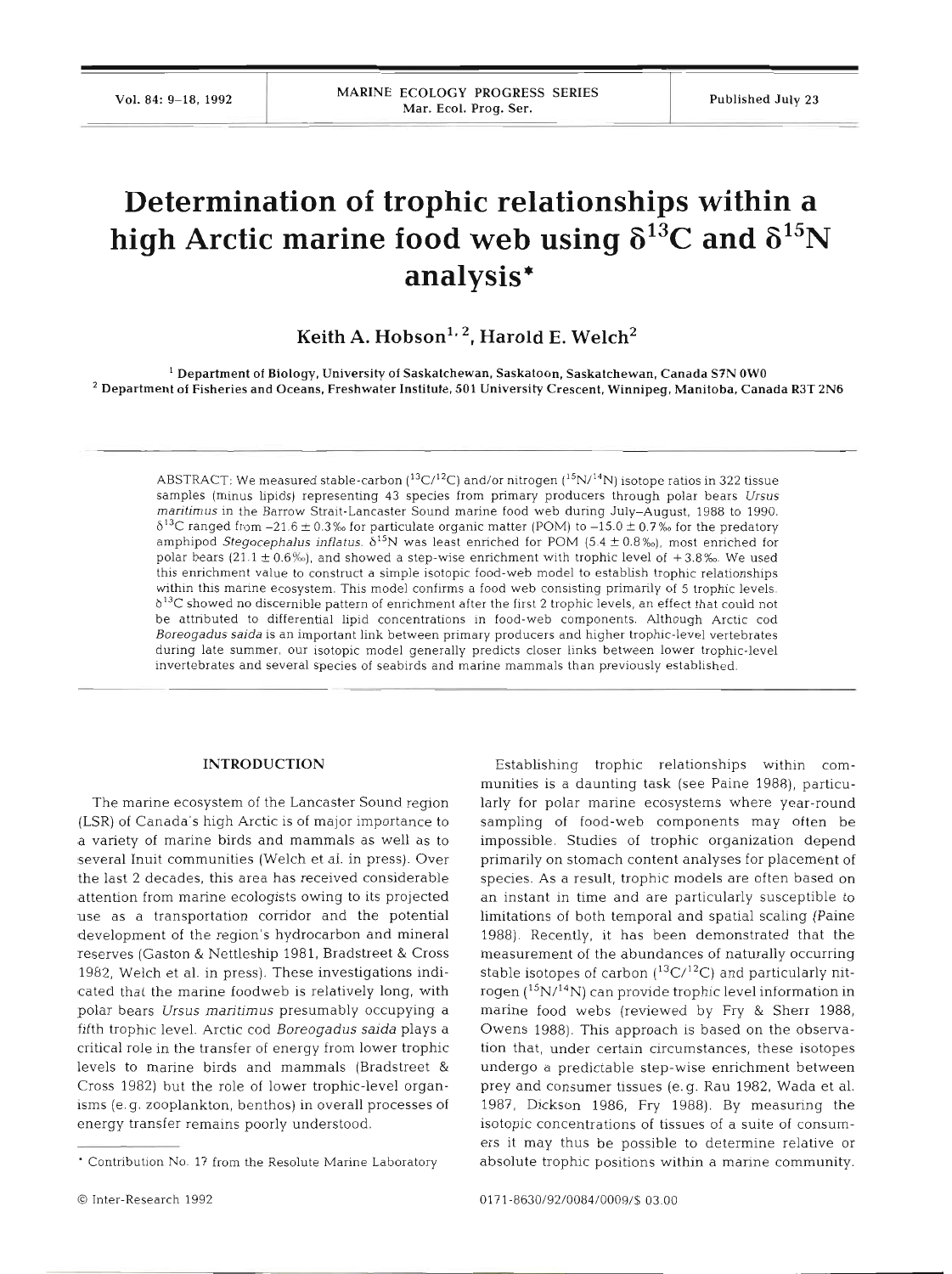In such cases, the stable isotope approach offers distinct advantages over conventional dietary techniques since (1) trophic-level information is based on assimilated, not just ingested foods and (2) trophic positions represent long-term averages, depending on the metabolic rate of the tissue being measured (Tieszen et al. 1983).

In this paper we present the results of isotopic analyses of components of an Arctic marine food-web. Previous studies have used the stable isotope technique to establish patterns of food web structure in Arctic waters (e.g. McConnaughey & McRoy 1979, Dunton et al. 1989) but have not considered complete food webs that include the roles of higher-level carnivores such as seabirds, whales, seals and polar bears. We isotopically measured samples from primary producers through polar bears. Our objectives were to (1) evaluate the usefulness of the stable-isotope technique in this marine system by comparing isotopic data to known trophic pathways and (2) to establish the trophic status of individual organisms whose feeding ecology is poorly understood.

#### **STUDY AREA AND METHODS**

Samples were collected in July and August, 1988 to 1990, primarily in the Barrow Strait-Lancaster Sound region of the Northwest Territories, bounded by Resol-



Fig. 1. The Barrow Strait-Lancaster Sound study area used for sample collection

ute Passage to the west and Maxwell Bay on south Devon Island to the east (Fig. 1). A sample of narwhal *Monodon monoceros* was obtained from the ice edge near Admiralty Inlet. Zooplankton samples were obtained by horizontal towing using a 0.8 mm plankton net at depths over 80 to 100 m in Resolute Passage. Arctic cod were caught by otter trawl and trap nets set in Resolute and Allen Bays. Other benthic organisms were collected by diving and trawling. Copepod, mysid and *Parathemisto* samples were held live overnight in filtered seawater to allow evacuation of gut contents prior to isotopic analysis. Particulate organic matter (POM) samples were obtained from Resolute Passage in late July 1989 and 1990 by filtering 2 to 10 1 of seawater through a 0.06 mm screen and then onto precombusted GFF glass-fiber filters. Tissue samples from adult marine birds were obtained by at-sea collections and those of marine mammals from local Inuit hunters. Seals, whales and bears were adults but ages were not available. All samples were stored frozen at  $-20^{\circ}$ C.

<sup>60</sup> <sup>100</sup> (Attwood & Peterson 1989) lipids were removed from Lateral muscle samples were removed from fish, pectoral muscle was taken from birds and miscellaneous muscle tissue salvaged from hunter-killed marine mammal remains. Muscle samples were later freezedried and powdered using an analytical mill. Muscle was removed also from larger amphipods but tissues from smaller zooplankton were obtained by freezedrying a suitable number  $(>10)$  of whole specimens, powdering them and then treating the combined sample with 2N HCl to remove carbonates. After drying (60°C) the remaining sample was stored without rinsing for later isotopic analysis. POM samples were treated similarly for carbonates. Because organisms may vary in their concentrations of isotopically lighter lipids all samples using a Soxhlet apparatus for 4 to 6 h with chloroform as a solvent (see also Monteiro et al. 1991, Sholto-Douglas et al. 1991).

> Samples for  ${}^{13}C/{}^{12}C$  analysis were loaded into Pyrex tubes with 1 g of wire-form CuO and silver foil, sealed under vacuum and combusted at 550°C for at least 6 h. We found no difference in isotopic results between samples combusted in this way and those combusted at higher temperatures in Vycor tubes (Swerhone et al. 1991). Samples for  $^{15}N/^{14}N$  analysis were converted to ammonia by Kjeldahl reaction and then to  $N_2$  gas using LiBrOH (Porter & O'Dean 1977). Carbon dioxide and nitrogen gas were analyzed using a Micromass 602E mass spectrometer. Stable isotope concentrations were expressed in *b* notation according to the following.

$$
\delta X = \left[ \left( R_{\text{sample}} / R_{\text{standard}} \right) - 1 \right] \times 1000
$$

where  $X$  is <sup>13</sup>C or <sup>15</sup>N and  $R$  is the corresponding ratio <sup>13</sup>C/<sup>12</sup>C or <sup>15</sup>N/<sup>14</sup>N. *R*<sub>standard</sub> for <sup>13</sup>C and <sup>15</sup>N are the PDB standard and atmospheric  $N_2$  (AIR), respectively. Replicates using glycine (nitrogen) and lentil (carbon) standards indicate analytical errors of  $\pm 0.1$  and 0.3%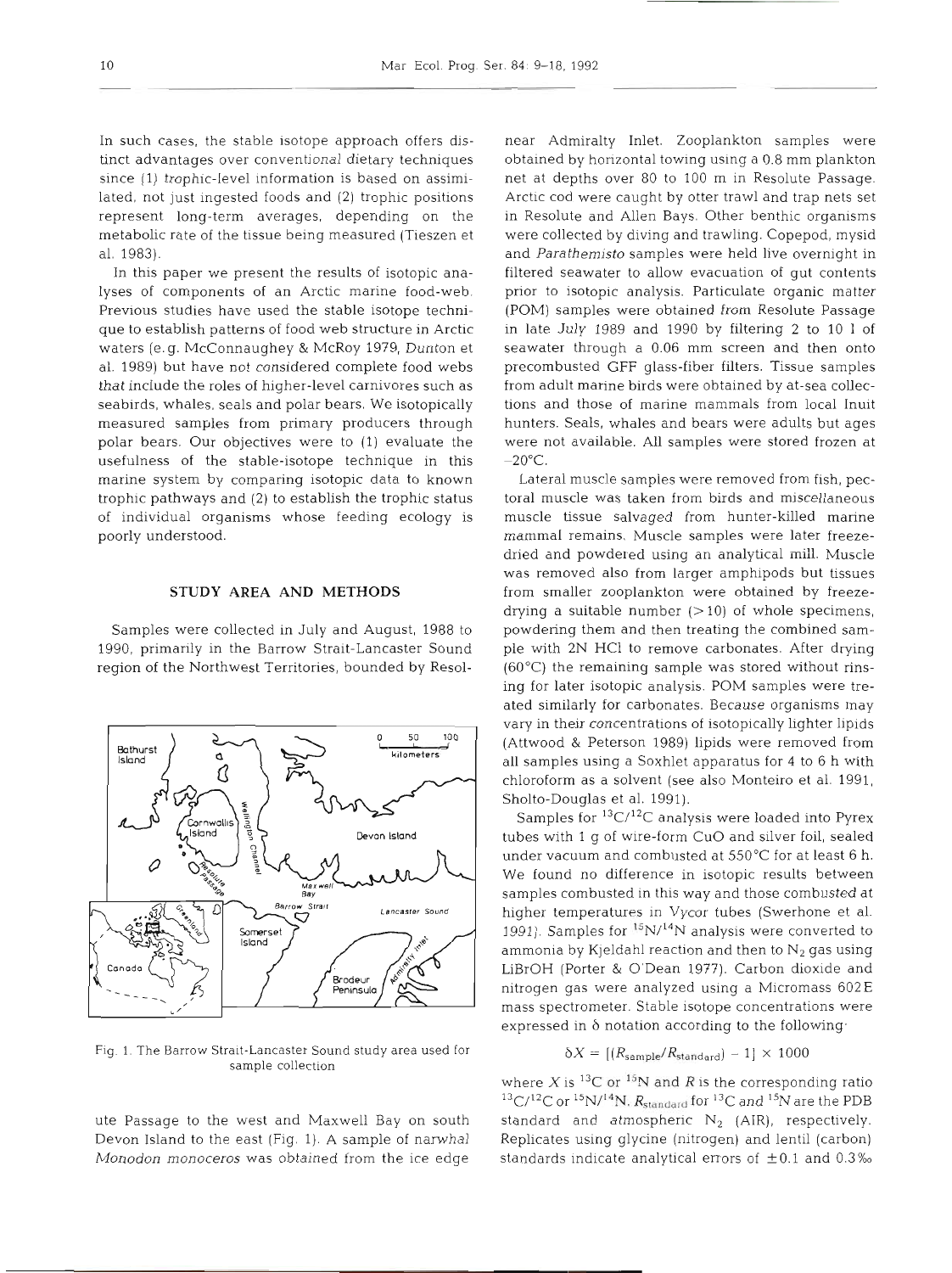for carbon and nitrogen samples, respectively (see also Bremner & van Kessel 1990).

# **RESULTS**

We found a considerable range in both carbon and nitrogen stable-isotope concentrations throughout the food web (Table 1). Stable nitrogen isotope ratios varied from 4.9% for a POM sample to 21.9% for a polar bear muscle sample. The lowest  $\delta^{13}C$  value was similarly found for a POM sample  $(-22.0\%)$  but the highest value of  $-15.0\%$  occurred in muscle tissue of the carnivorous amphipod *Stegocephalus inflatus.* 

Stable-nitrogen isotope values for food web samples were not obviously correlated with  $\delta^{13}$ C values after the first trophic shift from primary producers to filter feeders (Fig. 2). In contrast,  $\delta^{15}N$  values showed a steady enrichment with increasing trophic position (Table 1, Fig. 3). An estimate of the trophic enrichment factor for nitrogen can be obtained by examining isotopic differences between consumers and their diets in cases where such a trophic relationship is well established. Polar bears in the LSR feed almost exclusively on ringed seals *Phoca hispida* (Stirling & McEwan 1975, Hammill & Smith 1991) and a mean trophic shift of  $+3.8\%$  occurred between muscle tissue of these 2 species. This value also corresponded to the mean dfference between the copepod *Calanus hyperboreus*  and its primary food, POM (Conover & Cota 1985, Head et al. 1985, 1988) indicating that an isotopic model based on this trophic enrichment factor was possibly applicable throughout the food web. However, recent research using captively raised, piscivorous birds indicates that the  $\delta^{15}N$  isotopic fractionation factor between bird diet and muscle tissue is less than that assumed here for the rest of the marine food web (Mizutani et al. 1991, Hobson & Clark 1992). This difference may be due to the fact that birds produce uric acid rather than urea (but see Minagawa & Wada 1984). Using tissues of an adult cormorant held in captivity on a known isotopic diet for 23 yr, Mizutani et al. (1991) provide an estimate of the muscle  $\delta^{15}N$  enrichment value of  $+2.4$  %. We used this value to predict trophic positions of marine birds. For all other components of the marine food web we used an enrichment value of  $+3.8\%$ according to the relationship:

$$
TL = 1 + (D_m - 5.4)/3.8
$$

where TL is the trophic level of a consumer and  $D<sub>m</sub>$  the  $\delta^{15}$ N value of the consumer's muscle tissue (‰). For example, this model predicts polar bears with a mean muscle  $\delta^{15}N$  value of 21.1% occupy TL 5.1 and copepods with mean  $\delta^{15}N$  values of 9.2‰ occupy TL 2 (Table 1, Fig. 3).

#### **DISCUSSION**

## Patterns of carbon isotope abundance

Despite <sup>13</sup>C trophic enrichments of about 1% reported for other marine systems (e.g. Rau et al. 1983, Mills et al. 1984, Dickson 1986) and single feeding steps (DeNiro & Epstein 1978, Haines & Montegue 1979, Rau & Anderson 1981), we found no discernible enrichment after the level of particulate feeding invertebrates such as bivalves and lower trophic-level zooplankton. Thus, we were unable to construct a trophiclevel model using carbon, at least for higher-order consumers. These results are similar to those found by Fry (1988) for Georges Bank and by Wada et al. (1987) for an Antarctic marine ecosystem. Lipids are depleted in  $^{13}$ C compared to whole organisms or proteins (Parker 1964, Gormly & Sackett 1977) and their presence in samples can shift  $\delta^{13}C$  values in a negative direction (e.g. Lee & Hirota 1973). Wada et al. (1987) suggested that the absence of a step-wise enrichment of  $^{13}C$ throughout an Antarctic marine food web was likely due to differential lipid content in the organisms they measured. Fry (1988) similarly did not remove lipids prior to isotopic analysis of samples from Georges Bank. Because lipids were removed, our study suggests that the lack of a strong  $^{13}$ C enrichment effect at higher trophic levels is not necessarily due to the effect of lipids.

The mean  $\delta^{13}$ C value for POM of  $-23.5\%$  is similar to values reported for other marine ecosystems (McConnaughey & McRoy 1979, Tan & Strain 1983, Mills et al. 1984, Dickson 1986) and, although the number of samples was too small for statistical comparison, this value appeared to change little between years. Ice algae and kelp showed more enriched  $\delta^{13}\text{C}$ values compared to POM and this effect could potentially be used to trace the relative importance of these primary producers to herbivores.

Among bivalves, *Macorna calcarea* showed the greatest enrichment in <sup>13</sup>C relative to POM. Unlike the other species examined, *M. calcarea* is primarily a deposit feeder (Ockelmann 1958) and likely consumes carbon of detrital origin as well as phytoplankton. In their isotopic study of the food-web structure of the Bering Sea, McConnaughey & McRoy (1979) similarly reported high carbon enrichment values for the deposit-feeding bivalve *Yoldia lin~atulata* (see also Haines 1976) and attributed this effect to stronger isotope fractionation by deposit feeders or to longer food webs involving bacterial and meiofaunal intermediates.

Previous isotopic investigations of zooplankton and benthic invertebrates in Alaskan coastal waters suggests an east-west enrichment in consumer  $\delta^{13}$ C values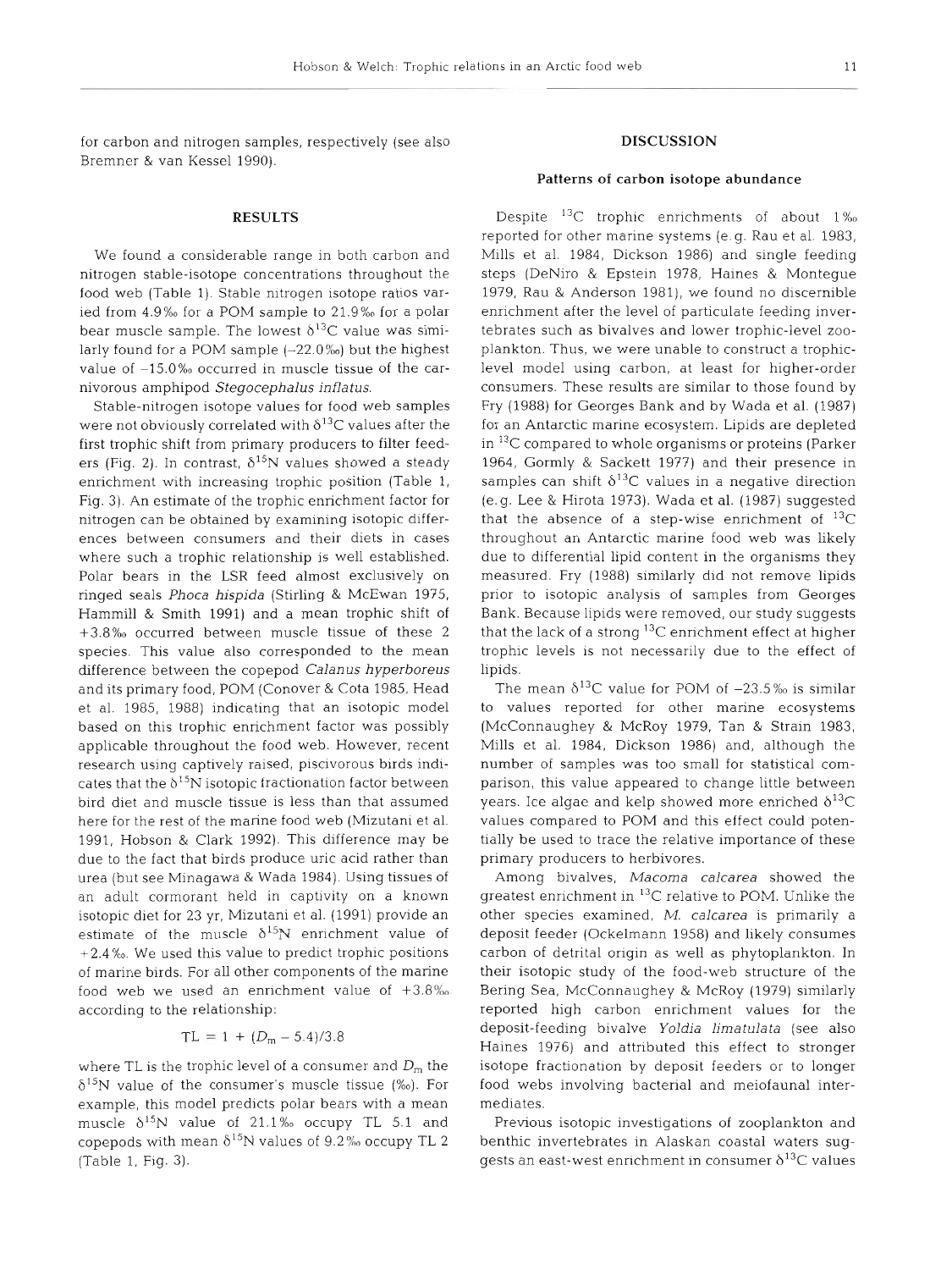| Sample                                                       | $n^{\mathsf{b}}$                  | $\delta^{13}C$  | $\delta^{15}N$ | Trophic<br>level |
|--------------------------------------------------------------|-----------------------------------|-----------------|----------------|------------------|
| Primary producers                                            |                                   |                 |                |                  |
| Particulate organic matter                                   | 5                                 | $-21.6 \pm 0.3$ | $5.4 \pm 0.8$  | $\mathbf{1}$     |
| Ice algae                                                    | 2                                 | $-20.7 \pm 0.9$ | $7.5 \pm 0.1$  |                  |
| Kelp                                                         |                                   |                 |                |                  |
| Laminaria solidungula                                        | 5                                 | $-20.1 \pm 0.4$ | $7.1 \pm 1.3$  |                  |
| L. longicruris                                               | $\,$ 5 $\,$                       | $-20.0 \pm 0.6$ | $7.6 \pm 0.9$  |                  |
| Agarum cribosum                                              | 5                                 | $-20.1 \pm 0.3$ | $7.7 \pm 0.3$  |                  |
| Alaria sp.                                                   | 5                                 | $-19.4 \pm 0.5$ | $9.4 \pm 0.5$  |                  |
| Invertebrates                                                |                                   |                 |                |                  |
| Barnacles                                                    |                                   |                 |                |                  |
| Balanus sp.                                                  | 3                                 | $-20.8 \pm 0.4$ | $10.4 \pm 0.3$ | 2.3              |
| <b>Bivalves</b>                                              |                                   |                 |                |                  |
| Mya truncata                                                 | 7                                 | $-19.0 \pm 0.4$ | $9.5 \pm 0.7$  | 2.1              |
| Serripes groenlandica                                        | 7                                 | $-18.7 \pm 0.4$ | $8.9 \pm 0.8$  | 1.9              |
| Hiatella arctica                                             | 10                                | $-18.9 \pm 0.8$ | $9.8 \pm 0.5$  | 2.2              |
| Macoma calcarea                                              | 4                                 | $-17.5 \pm 0.5$ | $10.8 \pm 0.5$ | 2.4              |
| Musculus discors                                             | 4                                 | $-20.5 \pm 0.5$ | $7.9 \pm 0.4$  | 1.7              |
| Mollusks                                                     |                                   |                 |                |                  |
| Buccinum sp.                                                 | 5                                 |                 | $12.6 \pm 0.7$ | 2.9              |
| Echinoderms                                                  |                                   |                 |                |                  |
| Crossaster papposus                                          | 3                                 |                 | $16.1 \pm 1.0$ | 3.8              |
| Leptasterias sp.                                             | 3                                 |                 | $11.5 \pm 0.6$ | 2.6              |
| Unident. cucumber                                            | 3                                 | $-19.7 \pm 1.2$ | $9.5 \pm 0.5$  | 2.1              |
| Strongylocentrotus sp.                                       | 3                                 | $-16.5 \pm 0.3$ | $9.9 \pm 0.3$  | 2.2              |
| Copepods                                                     |                                   |                 |                |                  |
| Calanus hyperboreus                                          | 6"                                | $-20.4 \pm 0.4$ | $9.2 \pm 0.5$  | 2.0              |
| Mysids                                                       |                                   |                 |                |                  |
| Mysis oculata                                                | $2^{\bullet}$                     |                 | $10.3 \pm 0.3$ | 2.3              |
| Amphipods                                                    |                                   |                 |                |                  |
| Rozinante fragilis                                           | $5^{\,\scriptscriptstyle\bullet}$ | $-19.8 \pm 0.5$ | $11.5 \pm 0.3$ | 2.6              |
|                                                              | 5                                 | $-19.1 \pm 0.4$ | $11.5 \pm 0.3$ | 2.6              |
| Gammarus wilkitzkii                                          | $6^{\bullet}$                     | $-20.3 \pm 0.4$ | $11.7 \pm 0.7$ | 2.7              |
| Parathemisto libellula                                       | $4^{\bullet}$                     | $-18.2 \pm 1.1$ | $11.4 \pm 0.5$ | 2.6              |
| Onisimus glacialis                                           | 5                                 | $-15.0 \pm 0.7$ | $15.1 \pm 0.6$ | 3.6              |
| Stegocephalus inflatus                                       |                                   |                 |                |                  |
| Anenomes and ctenophores                                     |                                   |                 | $13.9 \pm 0.5$ | 3.2              |
| Mertensia ovum                                               | $5 -$                             | $-19.8 \pm 0.5$ |                | 3.3              |
| Anenome urticina                                             | 3                                 | $-18.9 \pm 0.5$ | $14.0 \pm 0.4$ |                  |
| Decapods<br>Lebbeus polaris                                  | 5                                 | $-16.9 \pm 0.3$ | $14.5 \pm 0.3$ | 3.4              |
| $\mathrm{Fish}^\mathrm{a}$                                   |                                   |                 |                |                  |
| Boreogadus saida (48-247)                                    | 26                                | $-18.9 \pm 1.0$ | $15.2\pm0.7$   | 3.6              |
| Boreogadus saida (14-16)                                     | $1^{\bullet}$                     | $-19.8$         | 11.1           | 2.5              |
| Gymnellus virides (101-156)                                  | 4                                 | $-15.7 \pm 0.2$ | $16.2 \pm 0.5$ | 3.8              |
|                                                              | 4                                 | $-17.4 \pm 0.5$ | $15.0 \pm 0.4$ | 2.5              |
| Liparis sp. $(46-125)$                                       | 4                                 | $-17.1 \pm 0.4$ | $14.6 \pm 1.5$ | 3.4              |
| Icelus bicornis (39-81)<br>Myoxocephalus scorpiodes (92-145) | $\mathbf{1}$                      | $-18.1$         | 15.2           | 3.6              |
| Marine birds                                                 |                                   |                 |                |                  |
| Cepphus grylle                                               | 25                                | $-17.3 \pm 1.2$ | $15.4 \pm 0.7$ | 3.9              |
| Uria lomvia                                                  | 25                                | $-18.4 \pm 0.6$ | $15.8 \pm 0.7$ | 4.1              |
| Fulmarus glacialis                                           | 25                                | $-19.2 \pm 0.9$ | $15.3 \pm 0.9$ | 3.9              |
| Rissa tridactyla                                             | 25                                | $-18.3 \pm 0.7$ | $15.4 \pm 0.9$ | 4.0              |
| Larus hyperboreus                                            | 25                                | $-17.6 \pm 0.5$ | $17.0 \pm 0.9$ | 4.4              |

Table 1. Stable-isotopic compositions of selected components of the Barrow Strait-Lancaster Sound marine for given as  $X + SD$  in  $\%$ . Trophic level is based on isotopic model using a  $\delta^{15}N$  trophic enrichment values of  $+2$ . and  $+3.8\%$  for all other organisms (see the text)

Larus hyperboreus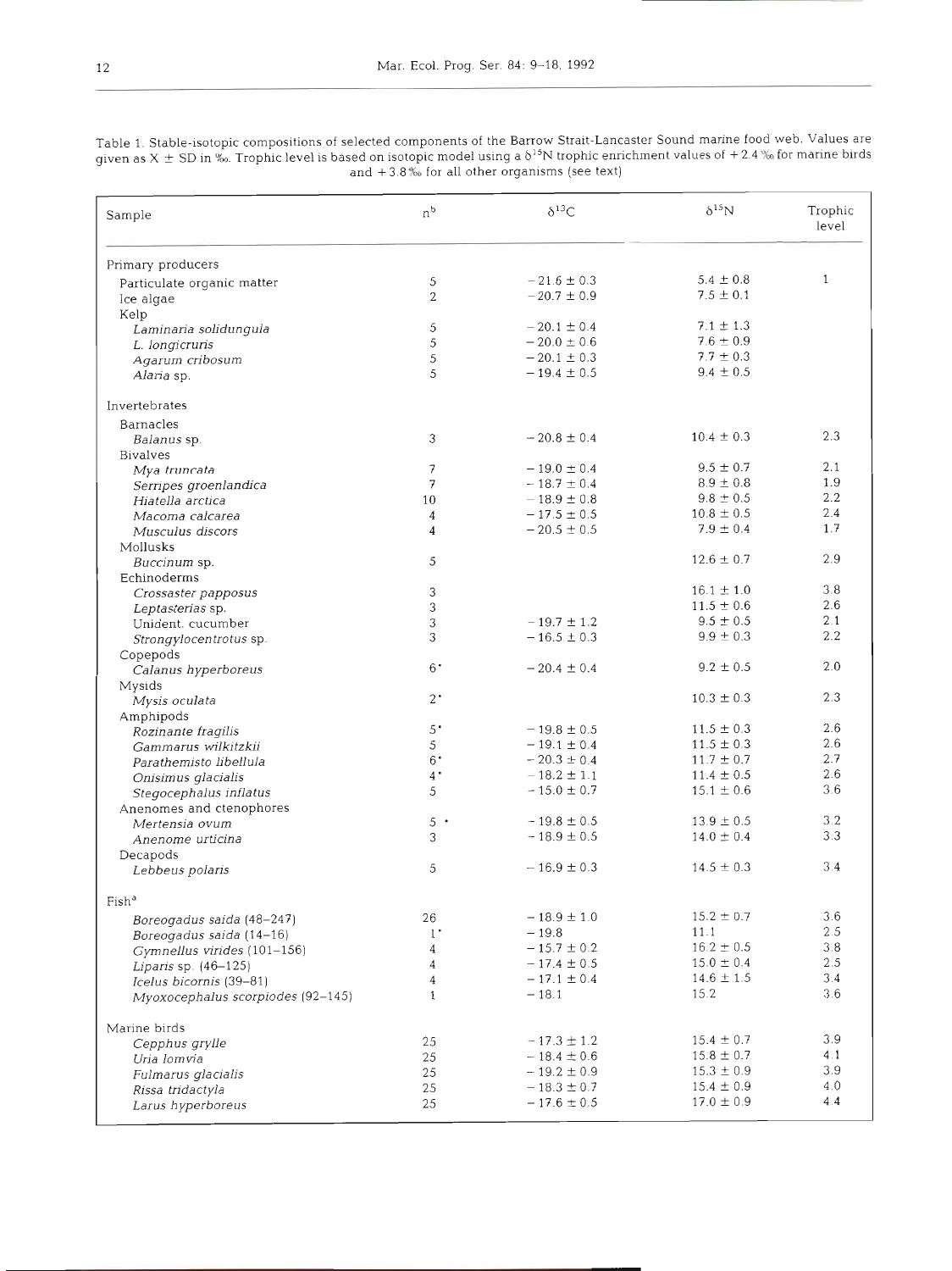| Sample                | $n^{b}$ | $\delta^{13}C$  | $\delta^{15}$ N | Trophic<br>level |
|-----------------------|---------|-----------------|-----------------|------------------|
| Marine mammals        |         |                 |                 |                  |
| Odobenus rosmarus     | 6       | $-17.8 + 0.3$   | $12.5 + 0.6$    | 2.9              |
| Phoca hispida         | 9       | $-17.3 \pm 0.7$ | $17.3 \pm 1.1$  | 4.1              |
| Erignathus barbatus   | 4       | $-16.6 \pm 0.5$ | $16.8 \pm 0.2$  | 4.0              |
| Monodon monoceros     |         | $-18.0 \pm 0.4$ | $15.8 \pm 0.7$  | 3.7              |
| Delphinapterus leucas | 6       | $-18.1 \pm 0.5$ | $16.6 \pm 0.6$  | 3.9              |
| Ursus maritimus       |         | $-18.0 + 0.6$   | $21.1 + 0.6$    | 5.1              |

Table 1 (continued)



Fig. 2. Relationship of  $\delta^{13}C$  and  $\delta^{15}N$  values of groups of manne food-web organisms from the Barrow Strait-Lancaster Sound study area. Amphipod sample excludes *Stegocephalus Inflatus* and manne-bird sample excludes glaucous gull. Sample sizes are as per Table 1

(reviewed by Dunton et al. 1989). Calanoid copepods, for example, range from  $-25$  to  $-27$ % in the eastern Beaufort sea and  $-20.7$  to  $-21.1\%$  in the north Bering and south Chukchi seas. Furthermore, Rau et al. (1982) found depletions in plankton  $\delta^{13}$ C values with increasing latitude. The average  $\delta^{13}$ C value of -20.4 ‰ for calanoid copepods in Lancaster Sound suggests that such isotopic gradients do not proceed noticeably either northward or eastward into Central high-Arctic waters. However, because other researchers did not remove lipids from their samples prior to isotopic analysis, their isotopic values may not be comparable to ours.

# **Patterns of nitrogen isotope abundance**

The mean  $\delta^{15}N$  value of 5.4% for POM in the LSR is similar to average values found at other northern ocean sites (Minagawa & Wada 1984, Dickson 1986, Fry 1988, Owens 1988; see also Harrigan et al. 1989) and suggests that nitrate is not limiting to primary producers (Wada et al. 1987). Similarly, our nitrogen trophic enrichment value of  $+3.8\%$  is within the range of estimates of 3 to 4%0 derived for isotopic models of marine food web structure elsewhere (Minagawa & Wada 1984, Fry 1988, Hobson & Montevecchi 1991). Sholto-Douglas et al. (1991) recently reported higher nitrogen trophic-enrichment values of  $+4.2$  to  $+4.9\%$ for pelagic fish in the Southern Benguela Ecosystem. However, our model can only be considered an approximation to real trophic relationships in this system and further studies are required to establish more precisely  $\delta^{15}N$  enrichment factors between consecutive trophic levels. It is important to note that the substrate type analysed isotopically differed, depending on the organism measured. Whole biomass (less lipids) of POM, copepods and small crustaceans were used compared to only fat-extracted muscle of larger fauna. Thus, to expect a consistent isotopic enrichment factor between all trophic levels is inappropriate and we reiterate that our nitrogen fractionation value of  $+3.8$ % can only be considered an integrated average over the entire food web. We expect further refinements to our simple model as our understanding of speciflc isotopic fractionation factors between trophic levels improves.

The isotopic model confirms previous estimates of a food web consisting primarily of 5 trophic levels (Bradstreet & Cross 1982, Welch et al. in press). However, further isotopic analysis of the benthic component of this system may reveal a longer food web (e.g. McConnaughey & McRoy 1979). Our isotopic model is also consistent with a system that is driven by phyto-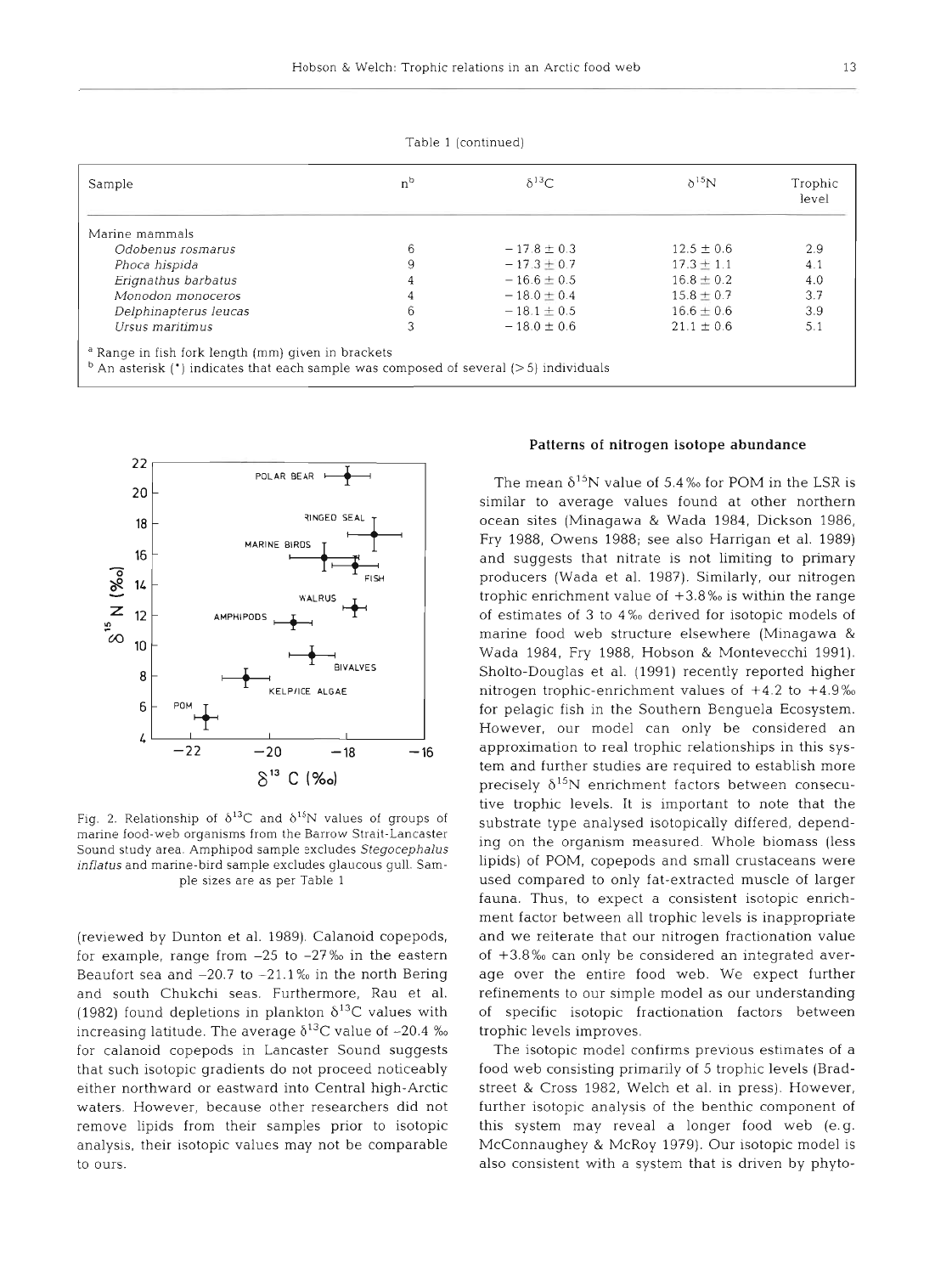

Fig. 3. Ranges of  $\delta^{15}N$  values for marine organisms from Barrow Strait-Lancaster Sound and their associated trophic positions according to an isotopic model using a trophic enrichment value of  $+3.8$  % (not applicable to marine birds)

plankton, at least during the summer months. Kelp and ice algae have mean  $\delta^{15}N$  values approximately 2% higher than POM and we predict that significant input from these sources would result in higher  $\delta^{15}N$  values for epibenthic fauna than those found here. Welch et al. (in press) calculated that ice algae fix only about 10 % and kelp 1% of the total primary production in Barrow Strait and Lancaster Sound. Controlled laboratory studies are required, however, to determine isotopic fractionation values between primary producers and herbivores in this system to better ascertain the seasonal importance of carbon derived from various sources of primary production.

Invertebrates occupied a broad range of isotopic trophic positions ranging from suspension particle feeders such as copepods, barnacles and bivalves through predatory echinoderms or amphipods such as *Stegocephalus inflatus.* Dunton et al. (1989) obtained 615N measurements for omnivorous gastropods *Buccinum* spp. ranging from 13.8%~ in the Bering Sea to 15.2%0 in the eastern Beaufort Sea. Whereas further comparisons are needed, the mean  $\delta^{15}N$  value of 12.6% for *Buccinum* suggests an isotopic composition of the benthos more similar to that of the Bering than the

Beaufort Sea. The Bering Sea has a much richer benthos that is more closely coupled to primary production than does the Beaufort since much primary production escapes grazing by zooplankton and falls to the seafloor (Grebmeier et al. 1988, Dunton et al. 1989). It is suspected that the same is true for this study area. Mean annual primary production rates in Resolute Passage are about 128 g C  $\rm m^{-2}$  yr<sup>-1</sup> and in Barrow Strait 54  $g \text{ C m}^{-2} \text{ yr}^{-1}$  (Welch et al. in press), typically higher than that of the Beaufort Sea (Alexander 1974), but still less than that for the Bering Sea. Further isotopic comparisons of benthic omnivores from this and other areas might prove useful in establishing how closely primary production is coupled with benthic productivity.

The 2 starfish, *Crossaster papposus* and *Leptasterias sp.,* differed by about one trophic level. According to D'yakonov (1950), C. *papposus* is a voracious predator which feeds mainly on molluscs, other echinoderms and occasionally anemones. D'yakonov's description is consistent with the higher  $\delta^{15}N$  enrichment found for this species. In contrast, our isotopic data suggests that *Leptasterias* feeds primarily as a deposit feeder.

Four genera of amphipods, *Rozinante, Gammarus, Parathemisto* and *Onisimus*, showed very similar  $\delta^{15}N$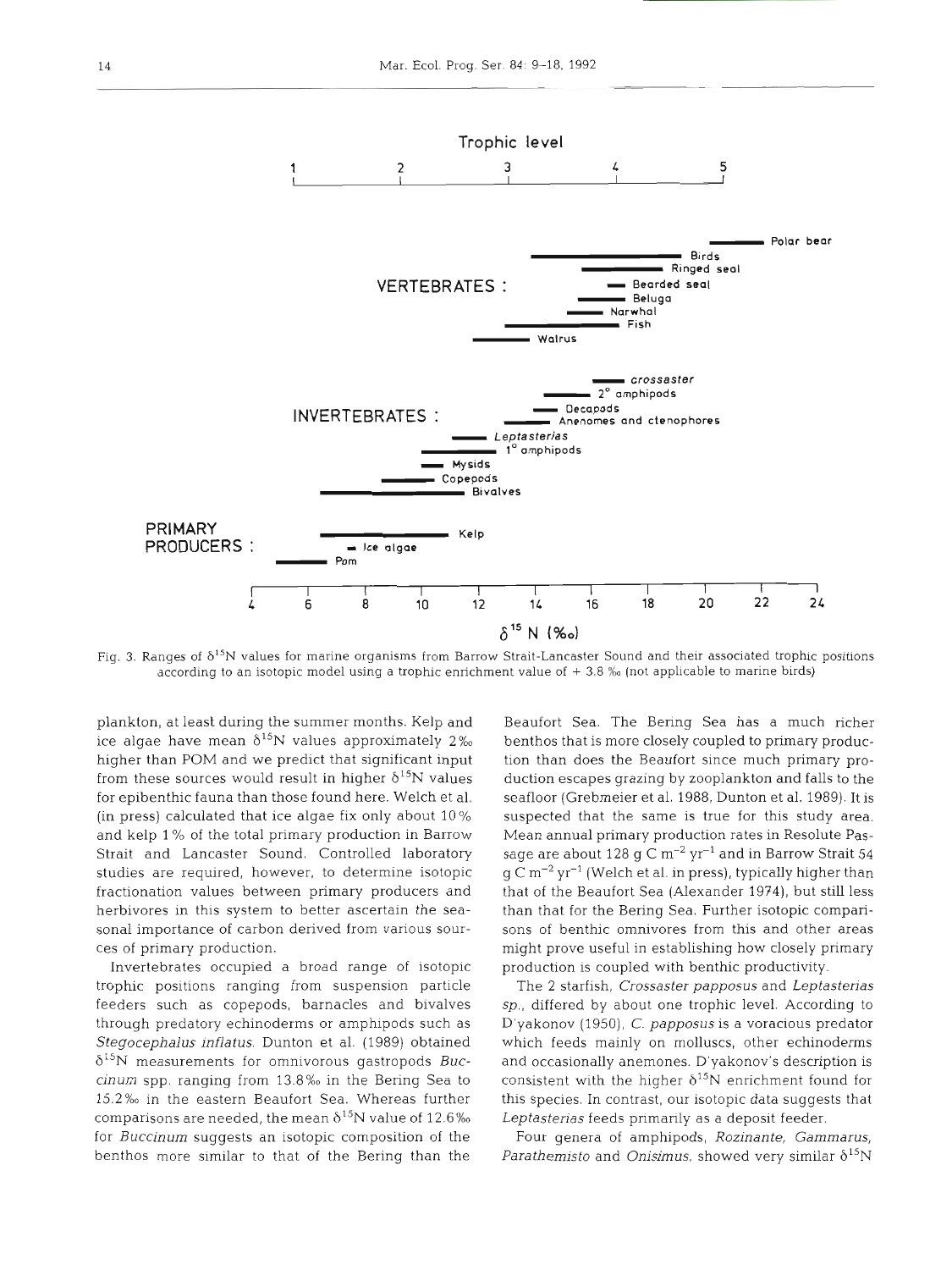values. According to our model, these amphipods occupied an average trophic level of 2.6 and likely consumed a mixed diet of copepods, animal detritus and primary production. This finding is consistent with stomach content analyses performed on the latter 3 genera by Bradstreet & Cross (1982). Little is known of the feeding ecology of Rozinante fragilis. However, relative to other carnivorous species in this genus, it has smaller gnathopods and was observed in association with landfast ice where it likely fed on algae as well as zooplankton (K. Conlan, National Museum, Ottawa, pers. comm.). Consistent with their predatory niches, anemones, ctenophores, decapods and the amphipod Stegocephalus inflatus showed enriched isotopic values compared to lower trophic level invertebrates.

Juvenile and adult Arctic cod feed on a mixed diet of copepods and amphipods (Bradstreet et al. 1986) with larger fish apparently taking higher proportions of the larger prey items (Bohn & McElroy 1976). However, the isotopic data for cod of lengths ranging from 48 to 247 mm are consistent with an average diet primarily of amphipods. Larger sample sizes of juvenile  $(<100$  mm) cod are needed to confirm isotopically whether the diet of cod changes trophically with age (Bohn & McElroy 1976) in our study area. Isotopic measurement of the composite sample of young-of-the-year (Y-0-Y) cod suggests that this age class fed primarily on copepods as well as prey from lower trophic levels (e.g. POM, algae). This confirms previous studies (summarized by Bradstreet et al. 1986) on the diet of Y-0-Y cod in our study area that identified copepods as the main prey item.

Ringed seals are year-round residents in Barrow Strait but the muscle isotopic data reflect an integration of diet only during the late spring to mid-summer period. This estimate is based on an incomplete knowledge of isotopic turnover rates in marine mammals but muscle tissue likely provides an estimate of integrated diet over a period of about 4 to 6 wk (Tieszen et al. 1983) and so best reflects summer diet at our highlatitude study site. In general, ringed seals are opportunistic and feed on prey ranging from mysids and amphipods to larger fishes, particularly Arctic cod (reviewed by Bradstreet et al. 1986). According to Welch et al. (in press), the annual average ingestion by ringed seals in Barrow Strait is 60% Arctic cod, 25% hyperiid amphipods (Parathemisto), and 15% gammarid amphipods, with cod being taken primarily in late summer and autumn (see also Finley 1978). Our isotopic model based on muscle predicts that marine mammals feeding exclusively on diets of amphipods and Arctic cod should show  $\delta^{15}N$  muscle tissue values close to 15.3 and 19.0‰, respectively. Assuming only these trophic options, the mean  $\delta^{15}N$  tissue value of

17.3%0 for ringed seal tissue suggests an average summer diet comprised of approximately 54% cod and confirms a substantial dietary input of invertebrates. We predict that seals taken later in the autumn, after the major onshore movement of Arctic cod (Bradstreet et al. 1986, Hobson and Welch in press), will show tissue isotope values more enriched in  $^{15}N$ , reflecting the higher proportion of cod in their diets. Furthermore, seals may change their trophic position depending on age, thus the isotopic analysis of various age classes of seals would prove informative.

Beluga whales *Delphinapterus leucas*, narwhal and, to a lesser extent, walrus Odobenus rosmarus and bearded seals Erignathus barbatus, are migratory and move into this area primarily during the late spring and early summer (Sergeant & Hay 1978). This may complicate interpretation of isotopic data if animals move between areas of differing isotopic compositions (e.g. Schell et al. 1989). However, the isotopic model for the LSR may apply more generally to other portions of the range of these species in the eastern Arctic and western north Atlantic (see Hobson & Montevecchi 1991). In the LSR, walrus feed primarily on bivalves (Welch et al. in press) and this is reflected in their lower  $\delta^{15}N$  values compared to other marine mammals (Table 1). The bearded seal is primarily a benthic feeder and is known to take a broad range of invertebrates as well as fish including sculpins (Cottidae) and Arctic cod (Finley & Evans 1983). Our model suggests a summer diet for this species consisting predominantly of prey of lower trophic level than Arctic cod or benthic fish.

Beluga whale movement into the study area coincides with the onshore movement of Arctic cod in late summer. Although winter diet is not known, stomach content analyses suggest that beluga whales feed almost exclusively on cod in the Barrow Strait area during the summer (Bain & Sekerak 1978, Bradstreet et al. 1986). The isotopic data suggest a lower trophic position for this species than one consistent with an exclusive diet of cod. Similarly, narwhal apparently feed on Arctic cod and bottom-dwelling fish such as halibut (Bradstreet et al. 1986, Finley & Gibb 1982) in the LSR, and yet the isotopic data again suggest a substantial contribution of lower trophic-level prey. Whereas it is possible that the  $+3.8\%$  trophic enrichment factor may not apply equally to all marine mammals, we suggest that lower trophic-level organisms that are not easily detected by stomach sample analysis constitute a significant portion of the diets of these whales during summer. Bradstreet & Cross (1982) determined that narwhal taken east of the study site fed, apart from fish, also on squid and pelagic crustaceans (Boreomysis spp., Hymenodora decapods). Other researchers also report substantial crustacean contributions to the diets of some inshore-feeding nanvhal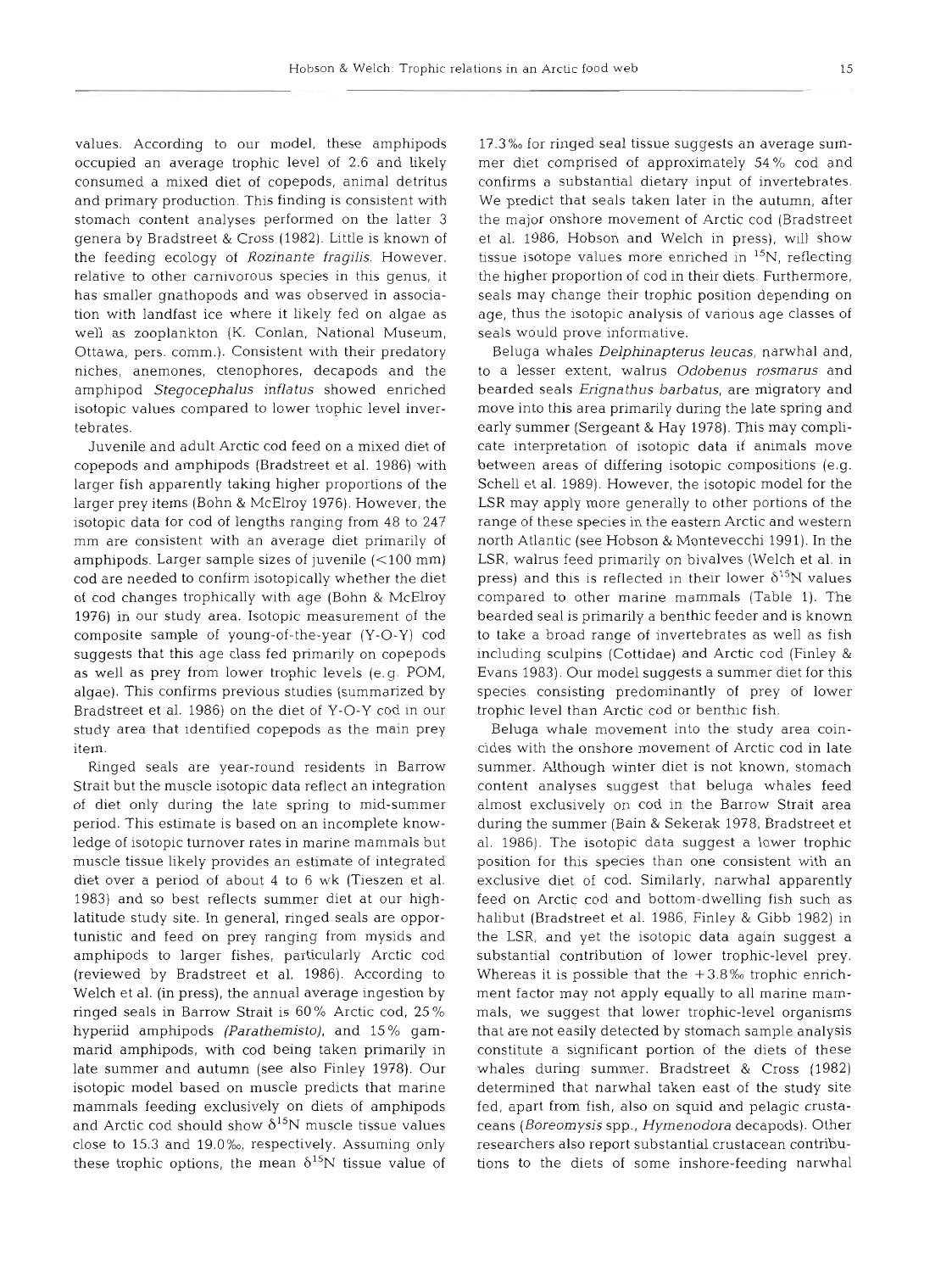(reviewed by Reeves & Tracey 1980). Both beluga and narwhal are capable of diving to depths in excess of 400 m (Finley & Gibb 1982, Ridgeway et al. 1984) where they may feed on benthic organisms. Alternatively, squid with stable-nitrogen isotopic compositions in the range 11 to 12% have been recorded off Newfoundland and George's Bank (Hobson & Montevecchi 1991) and so whales consuming significant amounts of this prey would show lower  $\delta^{15}N$  tissue values than consumers of Arctic cod.

All of the seabirds examined in this study are known to prey on both Arctic cod and zooplankton, particularly the amphipod *Parathemisto libellula* (Gaston & Nettleship 1981, Bradstreet & Cross 1982, Hobson unpubl.). Assuming dietary inputs from only cod and P. *libellula,* muscle isotope values of black guillemots *Cepphus grylle,* thick-billed murres *Uria lomvia,* northern fulmars *Fulmarus glacialis* and black-legged kittiwakes *Rissa trydactyla* indicate a relative dependence on Arctic cod ranging approximately from 22% for fulmars and guillemots to 44% for murres. Copepods are an important prey item of northern fulmars (Bradstreet & Cross 1982) and since they occupy a lower trophic position than P. *libellula,* the above is likely an underestimate of the contribution of cod to fulmar diets. Similarly, we cannot apply this simple 2 prey approach to glaucous gulls since they are known to consume significant quantities of higher trophiclevel prey than cod (e.g seabird eggs and chicks). Such a diet is consistent with their enriched  $\delta^{15}N$  values compared to other seabirds. As with our findings for nanvhal and beluga whales, the present isotopic investigation suggests that seabirds in Barrow Strait and Lancaster Sound consume more invertebrates than previously established through conventional dietary studies (e.g. Gaston & Nettleship 1981, Bradstreet & Brown 1985). This closer link with lower trophic-level prey is similar to that suggested by Sanger (1987) for seabirds in the Gulf of Alaska.

Previous dietary investigations in this marine system have emphasized the critical importance of Arctic cod in the transfer of energy from primary producers to higher level vertebrates (Bradstreet & Cross 1982). Our isotopic investigations suggest that, although Arctic cod are an important component in the marine food web, lower trophic level invertebrates also play a critical role in this process of energy coupling. Further isotopic investigations using  $\delta^{15}N$  measurements, designed to monitor seasonal or year-round dependence on invertebrates by various age classes of marine birds and mammals should further clarify the nature of energy transfer in this and adjacent boreal systems. Certainly, the isotopic analysis of several tissue types with varying protein turnover rates would provide time-integrated dietary information reflecting both

short- and long-term periods of assimilation (Tieszen et al. 1983, Hobson & Sealy 1991). Such isotopic studies will help to clarify similarities and differences in food web structure between Arctic and Antarctic marine systems and the relative roles of lower trophic level invertebrates in each (e.g. Rau et al. 1992; preceding article).

Acknowledgements. We thank the Polar Continental Shelf Project for logistical support. Financial support to KAH was provided by The Science Institute of the Northwest Territories, The Northern Studies Training Program, a Natural Sciences and Engineering Research Council of Canada (NSERC) Postgraduate Scholarship and a University of Saskatchewan Graduate Fellowship. Further support was provided by an NSERC Operating Grant (OGP0036712) to M. A. Ramsay and a Canadian Wildlife Service Grant in Aid of Research and a Department of Fisheries and Oceans Science Subvention Grant to M. A. Ramsay and K.A.H. We thank P. Amarualik, J. Amarualik, M. Bergmann, M. Graham, P. Breucker, H. Hop, T Siferd, and R. Martin for their help in the field. M. Curtis, P. Frank and J. Topping identified invertebrates and N. Grant helped with illustrations. C. van Kessel allowed K.A.H to use the stable-isotope facility at the Department of Soil Science, University of Saskatchewan, and G. Swerhone provided invaluable help with sample preparation. M. A. Ramsay and 4 anonymous reviewers provided useful comments on an earlier draft of the manuscript.

#### LITERATURE CITED

- Alexander. V. (1974). Primary productivity regimes of the nearshore Beaufort Sea with reference to potential roles of ice biota. In. Reed, J. C., Sater, J. E. (eds.) The coast and shelf of the Beaufort Sea. Arct. Inst. N. Amer., Arlington, p. 609-632
- Attwood, C. G., Peterson, W. T (1989). Reduction in fecundity and lipids of the copepod Calanus australis (Brodskii) by strongly pulsed upwelling. J. exp. mar. Biol. Ecol. 129: 121-131
- Bain, H., Sekerak, A.D. (1978). Aspects of the biology of Arctic cod, Boreogadus saida, in the central Canadian Arctic. Unpubl Rep. for Polar Gas Project by LGL Ltd, Toronto
- Bohn, A., McElroy, R. 0. (1976). Trace metals (As, Cd, Cu, Fe and Zn) in Arctic cod, Boreogadus saida, and selected zooplankton from Strathcona Sound, northern Baffin Island. J. Fish. Res. Bd Can. **33:** 2836-2840
- Bradstreet, M. S. W., Brown, R. G. (1985). Feeding ecology of the Atlantic Alcidae. In: Nettleship, D. N. (eds.) The Atlantic Alcidae. Academic Press, London, p. 263-318
- Bradstreet, M. S. W., Cross, W (1982). Trophic relationships at high Arctic ice edges. Arctic 35: 1-12
- Bradstreet, M. S. W., Finley, K. J.. Sekerak. A. D., Griffiths, W. B., Evans, C. R., Fabijan, M , Stallard, H. E. (1986) Aspects of the biology of Arctic cod (Boreogadus saida) and its importance in Arctic marine food chains. Can. Tech. Rep. Fish. Aquat. Sci. No. 1491, 193 p.
- Bremner, J. M., van Kessel, C. (1990). Appraisal of the nitrogen-15 natural abundance method for quantifying dinitrogen fixation. Soil Sci. Soc. Am. J. 54: 404-411
- Conover, R. J., Cota, G. F. (1985). Balance experiments with Arctic zooplankton. In: Cray, J. S., Christanson, M. E. (eds ) Marine biology of polar regions and effects of stress on marine organisms. John Wiley and Sons Ltd, New York. p. 217-236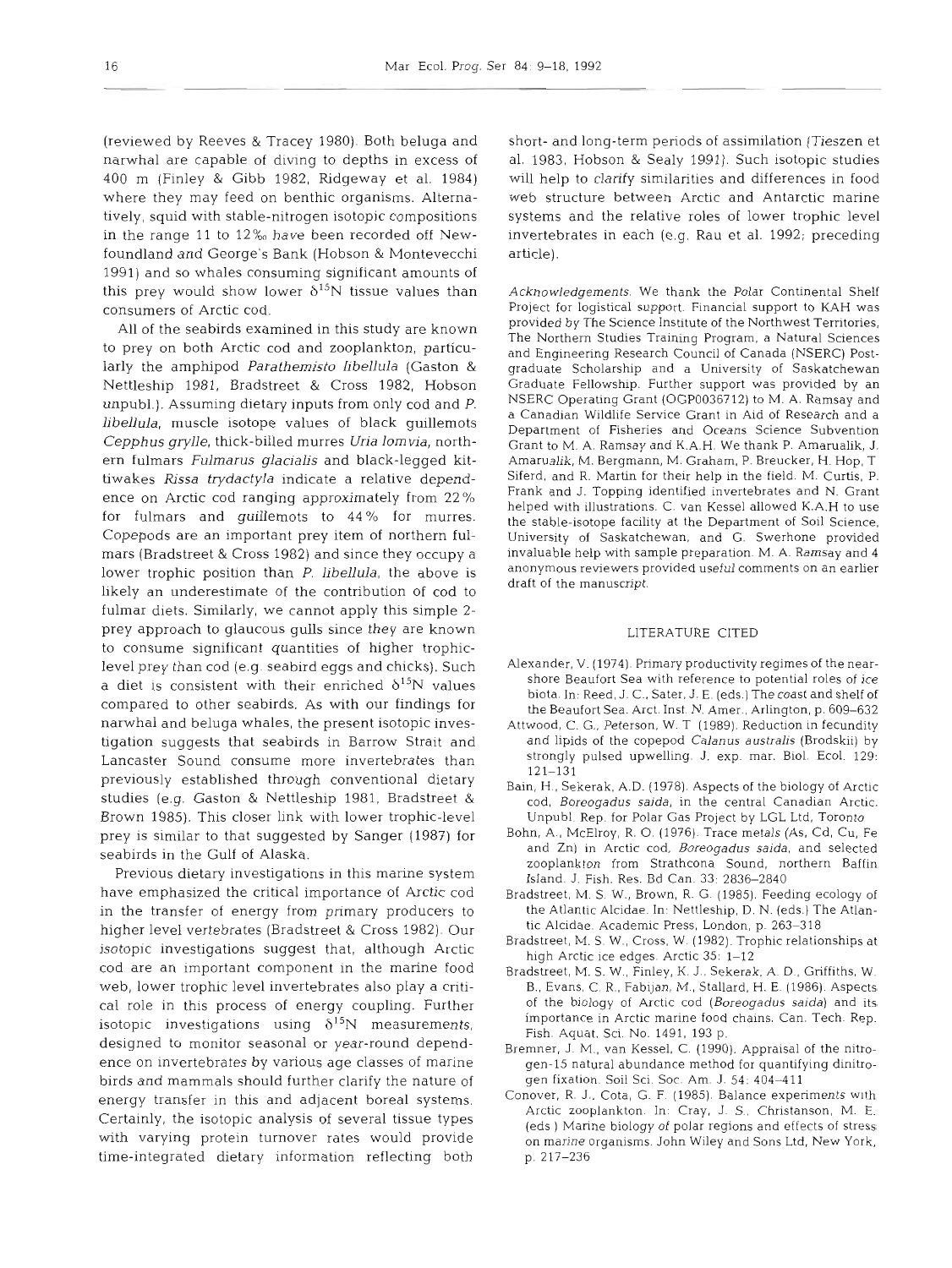- DeNiro, M. J., Epstein, S. (1978). Influence of diet on the distribution of carbon isotopes in animals. Geochim. Cosmochim. Acta 42: 495-506
- Dickson. M. L. (1986). A comparative study of the pelagic food chains in two Newfoundland fjords using stable carbon and nitrogen isotope tracers. M.Sc. thesis, Memorial University of Newfoundland, St. John's
- Dunton, K. H., Saupe, S. M.. Golikov, A. N., Schell, D. M,, Schonberg. S. V. (1989). Trophic relationships and isotopic gradients among arctic and subarctic marine fauna. Mar Ecol. Prog. Ser 56: 89-97
- D'yakonov, A. M. (1950). Sea stars (asteroids) of the USSR seas. Keys to the fauna of the USSR, Zoological Institute of the Academy of Sciences of the USSR, No. 34
- Finley, K. J. (1978). Behaviour and densities of ringed seals (Phoca hispida) during haul out in the high Arctic, June 1977. Report by LGL Ltd, Toronto
- Finley, K. J., Evans, C. R. (1983). Summer diet of the bearded seal (Erignathus barbatus) in the Canadian high Arctic. Arctic **36:** 82-89
	- Finley, K. J., Gibb, E. J. (1982). Summer diet of the narwhal (Monodon monoceros) in Pond Inlet, northern Baffin Island. Can. J. Zool. 60: 3353-3363
	- Fry, B. (1988). Food web structure on Georges Bank from stable C, N and S isotopic compositions. Limnol. Oceanogr. 33: 1182-1190
- Fry, B., Sherr, E.B. (1988).  $\delta^{13}$ C measurements as indicat carbon flow in marine and freshwater ecosystems. In: Rundel, P. W., Ehleringer, J. R., Nagy, K. A. (eds.) Stable isotopes in ecological research. Springer Verlag, New York, p. 196-229
	- Gaston, A. J., Nettleship, D. N. (1981). The thick-billed murres of Prince Leopold Island. Can. Wildl. Serv. Monogr. No. 6, Ottawa
	- Gormly, J. R., Sackett, W. M. (1977). Carbon isotope evidence for the maturation of marine lipids. Adv. org. Geochem. 1975: 321-340
	- Grebmeier, J. M., McRoy, C. P., Feder, H. M. (1988). Pelagicbenthic coupling on the shelf of the northern Bering and Chukchi Seas. I. Food supply source and benthic biomass. Mar Ecol. Prog. Ser. 48: 57-67
	- Haines, E. B. (1976). Relation between the stable carbon isotope composition of fiddler crabs, plants, and soils in a salt marsh. Limnol. Oceanogr 21 880–882
	- Haines, E. B., Montague, C. L. (1979). Food sources of estuarine invertebrates analysed using  ${}^{13}C/{}^{12}C$  ratios. Ecology 60. 48-56
	- Hammill, M. O., Smith, T G. (1991). The role of predation in the ecology of the ringed seal in Barrow Strait, Northwest Territories, Canada. Mar. Mammal Sci. 7: 123-135
	- Harrigan, P., Zieman, J. C., Macko, S. A. (1989). The base of nutritional support for the gray snapper (Lutjanus griseus): an evaluation based on a combined stomach content stable isotope analysis. Bull. mar. Sci. 44: 65-77
	- Head, E. J. H.. Harris, L. R., Abou Debs, C. (1985). Effect of daylength and fout concentration on in situ diurnal feeding rhythms in Arctic copepods. Mar. Ecol. Prog. Ser. 24: 28<sup>1</sup>
		- Head, E. J. H., Bedo, A., Harris, L. R. (1988). Grazing, defecation and excretion rates of copepods from inter-island channels of the Canadian Arctic archipelago. Mar. Biol. 99: 333-340
	- Hobson, K A., Clark, R. G. (1992). Assessing avian diets using stable isotope analysis. 11: Factors influencing diet-tissue fractionation. Condor 94: 189
		- Hobson. K. A., Montevecchi, W A. (1991). Stable isotopic determinations of trophic relationships of great auks. Oecologia 87- 528-531
- Hobson, K. A., Welch, H. E. (in press). Observations of for aging northern fulmars (Fulmarus glacialis) in the Canadian high Arctic. Arctic
- Hobson, K. A., Sealy, S. G. (1991). Marine protein contributions to the diet of northern saw-whet owls on the Queen Charlotte Islands: a stable-isotope approach. Auk 108: 437-440
- Lee, R. F., Hirota, J. (1973). Wax esters in tropical zooplan and nekton and the geographical distribution of wax esters in marine copepods. Limnol. Oceanogr 18: 227-239
	- McConnaughey, T., McRoy, C. P. (1979). Food-web structure and the fractionation of carbon isotopes in the Bering Sea. Mar Biol. 53: 25
		- Mills, E. L., Pittman, K., Tan, F. C. (1984). Food-web structure on the Scotian Shelf, eastern Canada: a study using <sup>13</sup>C as a food-chain tracer. Rapp. P.-v Reun Cons. int. Explor Mer 183: 111-118
- Minagawa, M., Wada, E. (1984). Stepwise enrichment of along food chains: further evidence and the relation between  $\delta^{15}N$  and animal age. Geochim. Cosmochim. Acta 48: 1135-1 140
	- Mizutani, H., Kabaya, Y., Wada, E. (1991). Nitrogen and carbon isotope compositions relate linearly in cormorant tissues and its diet. Isotopenpraxis 4: 166-168
	- Monteiro, P. M. S., James, A. G., Sholto-Douglas, A. D., Field, J. G. (1991). The  $\delta^{13}$ C trophic position isotope spectrum as a tool to define and quantify carbon pathways in marine food webs. Mar. Ecol. Prog. Ser 78: 33-40
	- Ockelman, W K. (1958). The zoology of east Greenland; marine Tamallibranchiata. Meddr Grønland 122: 1
		- Owens, N. J. P. (1988). Natural variations in 15N in the marine environment. Adv. mar Biol. 24: 389-451
		- Paine, R. T (1988). Food webs: road maps of interactions or grist for theoretical development? Ecology 69: 1648-1654
		- Parker. P. L. (1964). The biogeochemistry of the stable isotopes of carbon in a marine bay. Geochim. Cosmochim. Acta 28: 1155-1164
- Porter, L. K., O'Dean, W. A. (1977). Apparatus for prepare nitrogen from ammonium chloride for nitrogen-15 determinations. Analyt. Chem. 45: 514-516
	- Rau, G. H. (1982). The relationship between trophic level and stable isotopes of carbon and nitrogen. In: Bascom. W. (ed.) Coastal water research project biennial report for the years 1981-1982. S. Calif. Water Res. Proj., Long Beach, p. 143-148
	- Rau, G. H., Ainley, D. G., Bengtson, J. L, Torres, J. J., Hopkins, T. L. (1992).  $^{15}N/^{14}N$  and  $^{13}C/^{12}C$  in Weddell seabirds, seals, and fish: implications for diet and trophic structure. Mar. Ecol. Prog. Ser. 84: 1-8
	- Rau, G. H., Anderson, N. H. (1981). Use of  $^{13}C:~^{12}C$  to trace dissolved and particulate organic matter utilization by populations of an aquatic invertebrate. Oecologia 48:  $19 - 21$
	- Rau, G. H., Sweeney, R. E., Kaplan, I. R. (1982). Plankton  $^{13}$ C/  $^{12}$ C ratio changes with latitude: Differences between northern and southern oceans. Deep Sea Res. 29: 1035-1039
- Rau, G. H., Mearns, A. J., Young, D. R., Olson, R. J., Sch H. A., Kaplan, I. R. (1983). Animal <sup>13</sup>C/<sup>12</sup>C correlates with trophic level in pelagic food webs. Ecology 64: 1314-1318
	- Reeves, R. R., Tracey, S (1980). Monodon monoceros. Mamm. Species 127: 1-7
	- Ridgeway, S. H., Bowers, C A, Miller, D., Schultz, M. L., Jacobs, C. A.. Dooley, C A (1984). Diving and blood oxygen in the white whale. Can. J. Zool. 63: 2349-2351
	- Sanger, G. A. (1987). Trophic levels and trophic relationships of seabirds in the Gulf of Alaska. In: Croxall, J. P. (ed.)